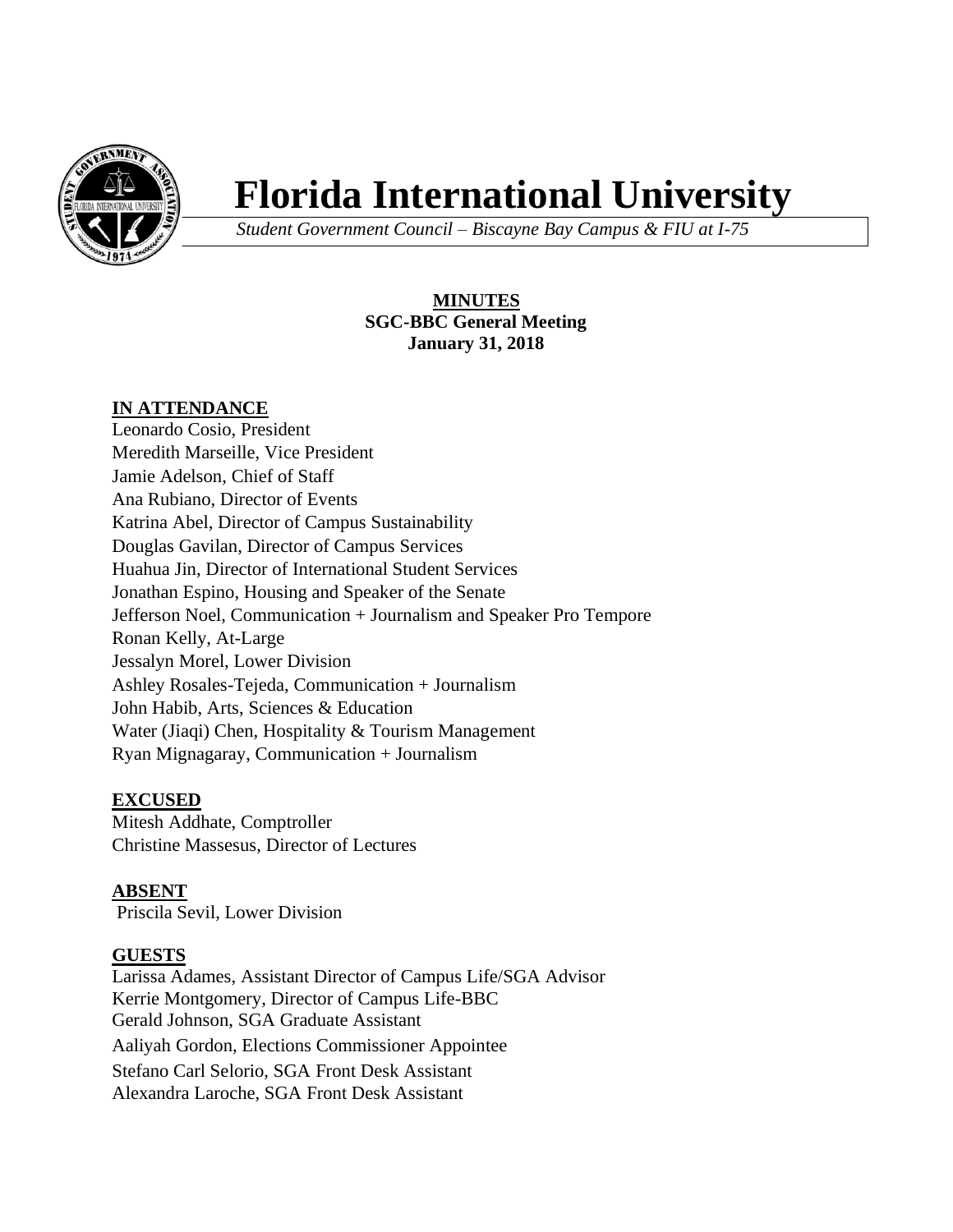Daniel Velasquez

#### **CALL TO ORDER**

The Student Government Association (BBC) held a meeting on January 31, 2018 – Locale **WUC 155**. The meeting was called to order at **3:38**, approximately, by **President Cosio** who presided over the meeting in its entirety

#### **PRESIDENT REPORT**

- President Cosio welcomed the council and wished that every council member is enjoying the semester thus far.
- President Cosio stated that he met with parking and transportation regarding the expansion of the North Miami Beach shuttle to include a stop at Bayview.

Point of Clarification: President Cosio asked where the current location was. Speaker Espino clarified that the current location is by the Glenn Hubert Library.

- President Cosio explained that a housing shuttle is not needed because there already is one in the system.
- President Cosio in addition brought up the lighting issue in the FIU parking lots, which will be improved in the coming weeks. This was a result of the safety walk, which was done in November. This demonstrates how important positive engagement is in events such as this one; it is also important to push forward issues and as council members it is your role to make them aware of it.
- President Cosio explained that the class gift project is essentially a way that graduating students are asked to give back to FIU if a student felt as if FIU made a positive impact and helped him or her in some way.
- President Cosio stated that he will be working on expanding the numbers for CARTA, the school of Communication + Architecture  $\&$  the Arts, with the respected dean. A next step to expanding those numbers would be working with the alumni to see if a dollar can be added to the graduation pack.

Point of Inquiry: President Cosio asked if graduating students are required to purchase the graduation pack.

Ms.Adames answered: yes, it is required.

• President Cosio ended his report by explaining that adding a dollar to the graduation pack will make an impact if each alumni is counted as a donor.

#### **VICE PRESIDENT REPORT**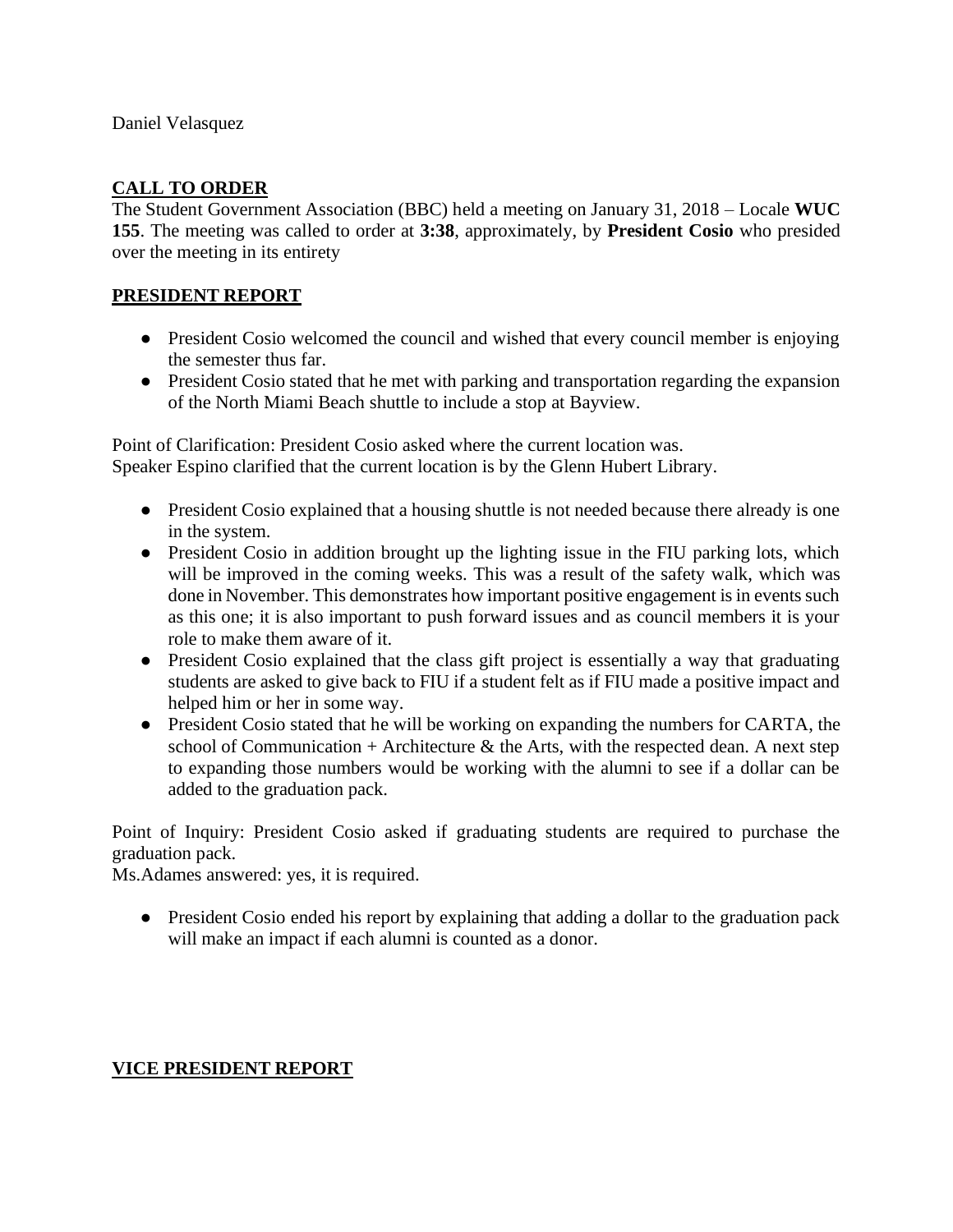- Vice President Marseille updated the council on the special project, reflexology path. Any council members who would like more information on this project were suggested to ask the vice president any questions after the meeting.
- Vice President Marseille informed the council that the vendor has been approved for the reflexology path. Elizabeth Marazita from Paths of Health is the official vender as of now and is working on the process for the department facilities.
- Vice President Marseille stated that she and president Cosio has met with Dr. Pablo Ortiz, director of Regional Locations regarding working the possibility of providing a math lab at the Biscayne Bay Campu. There is a potential space in the Academic Center I, third floor.
- Vice President Marseille stated that along with Speaker Espino is working with Collette, the advisor for Bayview Hall Council., more information about that will be provided by speaker Espino
- Vice President Marseille stated through the thanksgiving drive we were able to raise 130 pounds of food.Vice President Marseille thanked everyone who helped for that event and explained that there will be a continuation of SGA's collaboration with Healthy Living, which will be a Food Freshness workshop.
- Vice President Marseille explained that the Food Freshness workshop will explain how to identify when food is fresh or not and everything else that plays a role in keeping food fresh.

President Cosio stated that Comptroller Addhate is excused. Vice President Marseille received Comptroller Mitesh's report and shared it with the senate.

*Good Afternoon everyone, I am working hard on our budget process with fellow U-wide and campus specific budget committee members.*

*We completed our U-wide and campus specific hearings for Fy2018-19. We have the U-wide deliberations starting tomorrow at MMC from 9:00 to 5:00 pm followed by 2nd U-wide deliberations on Friday on our BBC campus from 9:00 to 4:00 pm WUC 155 Feb 2nd. And then our BBC specific deliberations on Feb 15th, from 9:30 to 4:00 pm in WUC ballroom.*

*It will be great if all the council members could attend the deliberations in our BBC campus as this will be a good opportunity for everyone to learn about the budget process.*

President Cosio asked the council members to speak to the eboard to stay updated about the reports.

## **SPEAKER OF THE SENATE REPORT**

- Speaker Espino informed the council that many senators were not able to remain in the council due to conflicts with their schedules. However, four more senators have recently joined, and encouraged the council to get to know the new senators who have joined as well.
- Speaker Espino informed the council that there are two potential senators who will present themselves at the next meeting.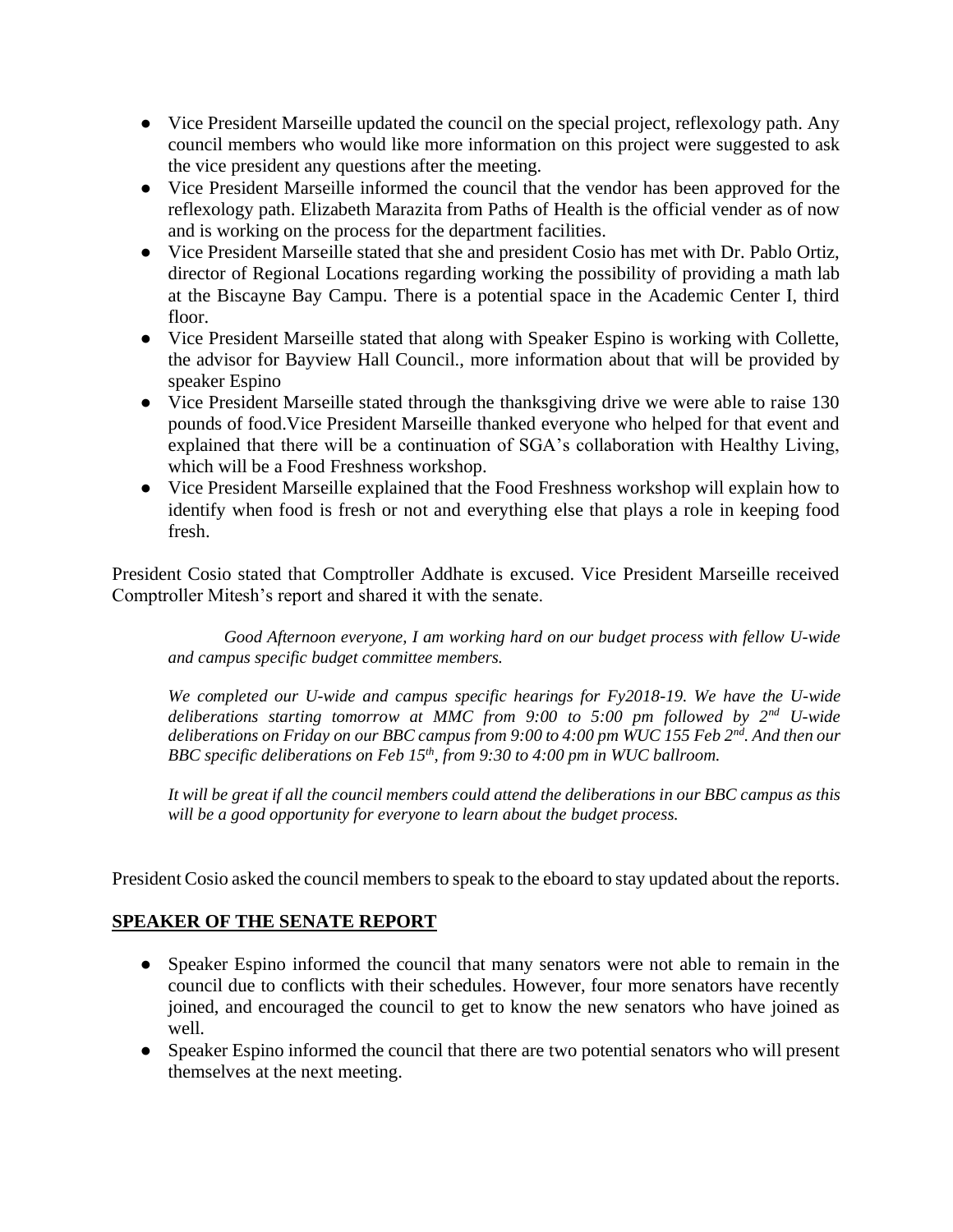• Speaker Espino stated that Collette is finalizing the application for council and specifically eboard positions for the bayview council. Collette is also reviewing the bayview constitution to make sure every decision made corresponds with it.

# **CHIEF OF STAFF REPORT**

- Chief of staff Adelson stated that Director of International Student Affairs, Jin, is working on a chinese festival. Director of Events, Rubiano has been tabling to promote Town Hall with President Rosenberg.
- Chief of staff Adelson informed the council that Marcy sent an email containing the sign up sheet for tabling. All council members could join Director of Events, Rubiano who tables every monday, tuesday, and wednesday.
- Chief of Staff Adelson reminded councilmembers to RSVP for the Town Hall taking place on February 12th, 2018 through orgsync.
- Chief of Staff Adelson informed the senate that Director of Campus Services, Gavilan, is working on Day on the Bay, which is set to be on March 24th, 2018, as well as the wall project. Director of sustainability Abel, has be familirazing herself with SGA and has been meeting with the Sustainability Coordinator as well as the Environmental Club.
- Chief of Staff Adelson stated that Director of Lectures,Massesus, is working on possible speakers for the Lecture series, which will occur on February  $22<sup>nd</sup>$ , 2018.

# **ADVISOR REPORT**

- Ms. Adames stated that information on the chosen speaker for the SGA Lecture Series is usually not shared until it is finalized. Regarding the process of finalization, Ms.Adames hoped that it will go through well and will be finalized by the end of the week.
- Ms.Adames informed the council of the Leadership Summit with will occur on Saturday February 3rd, 2018 and reminded all council who have not yet registered to do so for tit is a great opportunity to attend many workshops for all leaders, beginners, intermediate and experts.
- Ms.Adames stated that the elections applications will be up by tomorrow for the following positions: Vice-President, President, and Senate; until February 22<sup>nd</sup>, 2018.
- Ms.Adames informed the council that Budget Deliberations will be starting tomorrow and will be at the Biscayne Bay Campus Friday 9:00 to 4:00 pm in WUC 155. Ms. Adames encouraged the council to to attend the Budget Deliberation on Friday especially if he or she is interested in coming back as a council member and/or applying a higher position in the council.
- Ms.Adames stated that Student Admitted Day will occur on March 3rd, 2018, and explained that on the event's focus is welcoming students who have confirmed their attendance as upcoming FIU students. There will be tabling from 11:00am to 1:00pm at Panther Plaza. Any members interested int abling for this events will need to confirm with Ms.Adames by Friday.
- Ms.Adames stated that Town Hall with President Rosenberg will be on February 12, 2018, and informed the council that flyers should be available tomorrow, any council members will be able to pass flyers around the classroom and see if teachers who have class at that time could bring their students to the event.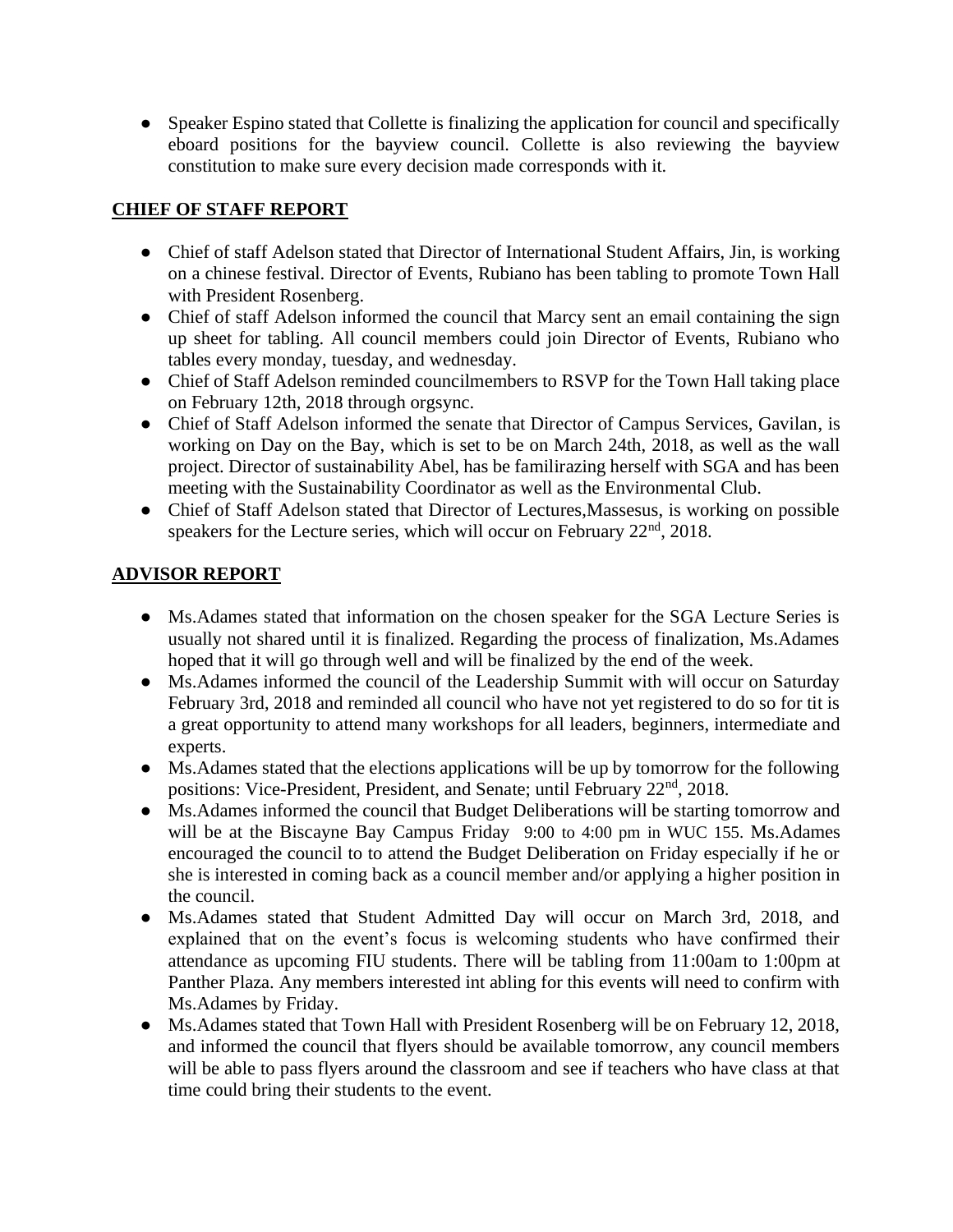# **GRADUATE ASSISTANT REPORT**

- Graduate Assistant, Johnson informed the council of the Legislative Lounge with will be on Monday from 2:00pm to 2:30pm, in the SGA Conference room.
- Graduate Assistant, Johnson explained that the legislative Lounge will be a new event for the council, in which council members will take a few hours to go over any goals for the year and/or semester.
- Graduate Assistant, Johnson confirmed that the time spent at the event will count within the council's office hours, snacks will be provided and an email will be sent out regarding the event.
- Campus Life Director, Ms. Montgomery stated that she does not have anything new to report but will follow up with the comment Ms.Adames made regarding the Town Hall.
- Ms. Montgomery urged the council to bring anyone to the Town Hall due to the low numbers of students who attend.
- Ms.Montgomery explained that students who attend will be able to ask President Rosenberg their questions and bring forth any issues. Usually Vice Presidents of Colleges and other administrators will also attend. It is important as a council to represent the student body but it is also important to encourage students to attend as well.

President Cosio asked who within the council is currently living in BayView, then asked those people to bring at least fifteen people to the Town Hall.

## **SPEAKER PRO TEMPORE REPORT**

- Speaker Pro-Tempore, Noel shared that he is working on the event, Donuts with the Dean and the Future Leaders Conference.
- Speaker Pro-Tempore, Noel stated that Donuts with the Dean is set to occur on March 7, 2018 with Dean Schriner and Shane from the College of Hospitality and CARTA - Communication Architecture + the Arts. Senator Mignagaray and director of International Student Services, Jin, is currently working on the funding for the food, which graduate assistant, Johnson is working on the flyer and will reach out to everyone and those specific colleges as well. Senator of Arts, Sciences & Education, Habib is reaching out to Dean Jeremy to see if CASE could be represented as well. Senator of Communication + Journalism, Rosales will also work on the location.
- Speaker Pro-Tempore, Noel confirmed that both Deans have approved of the time as well.

President Cosio suggested Speaker Pro-Tempore, Noel to encourage the Deans to bring some of their staff to the event as well, because it is important for the students to meet the people in the department which they will encounter more often.

Point of Inquiry: Vice President Marseille asked where the event will be located.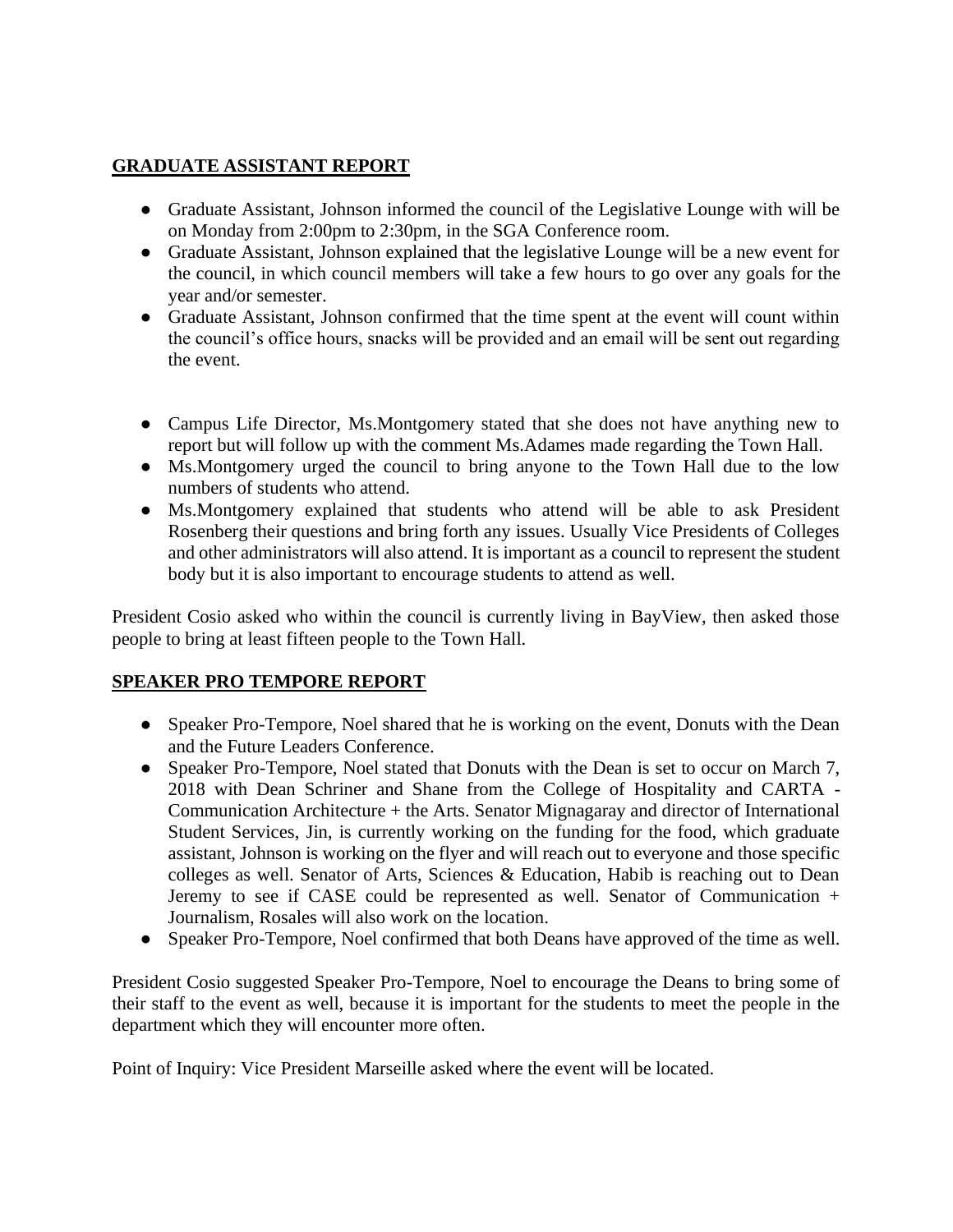Speaker Pro-Tempore, Noel stated that Senator Rosales will see what the best location is, and will confirm with the council.

Senator Mignagaray suggested the Ballrooms as a possible choice.

Point of Inquiry: Senator Habib asked if this event will be public?

Speaker Pro-Tempore, Noel stated that it is a public event and other students ourside of SGA will be able to attend, and that it is important to encourage students to attend the event.

President Cosio recommended the council to speak in his or her classroom to encourage students to attend Donuts with the Dean.

# **NEW BUSINESS**

# **A. Appointment of Aaliyah Gordon for Elections Commissioner**

A point of personal privilege was requested by Senator Habib at 3:58pm President Cosio granted the point of personal privilege.

Aaliyah Gordon, former SGA Intern, presented herself to the council explained why she would like to take part in SGA for the position of Elections Commissioner.

Senator Morel moved to appoint Aaliyah Gordon as Elections Board Commissioner. Senator Mignagaray seconded the motion.

Roll Call:

Jonathan Espino – Yay Jefferson Noel – Yay Ronan Kelly – Yay Jessalyn Morel – Yay Ashley Rosales-Tejeda – Yay Water (Jiaqi) Chen – Yay Ryan Mignagaray – Yay

By a vote of 7/0/0, Aaliyah Gordon was appointed as Elections Board Commissioner

## **B. Creation of conference ad-hoc committee**

Speaker Pro-Tempore, Noel explained that he is organizing a conference for student leader revolving around solving specific problems. This is set to be a quarter-day conference involving both FIU and high school students from MAST academy; MAST academy principal, Walker, is interested in involving the high school students

Speaker Pro-Tempore Noel stated that he is also thinking of involving from miami dade college as well.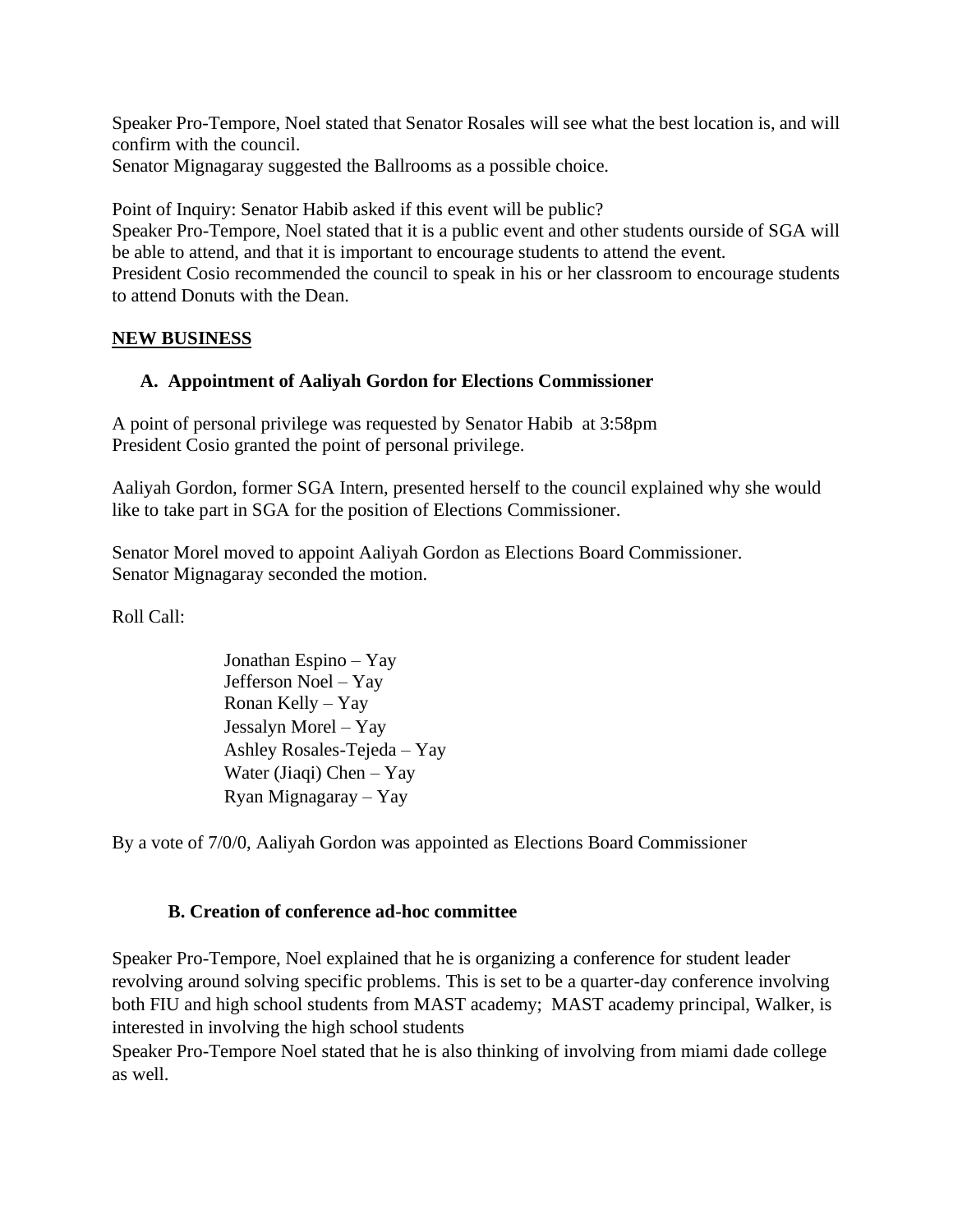Speaker Pro-Tempore Noel confirmed that the conference is to take place on April 6th; but in order to execute this conference he will need help, hence why the creation of a ad hoc committee is important.

Speaker Pro-Tempore Noel stated that he will need four additional people to take part in this committee.

Point of Inquiry: Speaker Morel asked what schools specifically would be involved in the Conference.

Speaker Pro-Tempore, Noel explained that the schools involve will vary, but he will send all the information to the council when confirmed, and will reach to the respective principals and directors to confirm whether or not they would be interested in taking part of the conference.

Point of Inquiry: Director Gavilan asked what day the conference will take place. Speaker Pro- Tempore, Noel answered, April 6<sup>th</sup>, 2018.

Ms.Adames asked whether the event will be geared towards FIU students or High School students.

Speaker Pro- Tempore, Noel answered that the event will be catered to both High School and FIU students.

Front Desk Assistant, Selorio, asked whether or not the students will be mentored during the conference and if both FIU and high school students will directed the same way. Speaker Pro- Tempore, Noel stated that these details can be discussed in meetings within the committee but he is thinking of having workshops specifically for high school students and FIU students.

Front Desk Assistant, Selorio, asked if the conference was to teach students leadership and if anyone could be a part of the committee or is it specifically for SGA council members. Speaker Pro- Tempore, Noel answered that it is meant to teach students more about leadership, and that only SGA council members can be in the committee.

Campus Life Director stated that Student Admitted Day is the best opportunity to target high school students, including MAST students who are interested for the Leadership Conference, and to encourage them to join SGA.

Point of Clarification: Senator Morel asked for clarification on the purpose of the conference. President Cosio explained that specifics for the conference are not set as of yet. However, if any council member can join the committee to discuss those details there he or she could add his opinion on that. President Cosio also added that as council members we can be leaders now and work towards improving current problems students are facing.

Senator Noel moved to create an ad-hoc committee for the future leaders conference. Senator Kelly seconded the motion.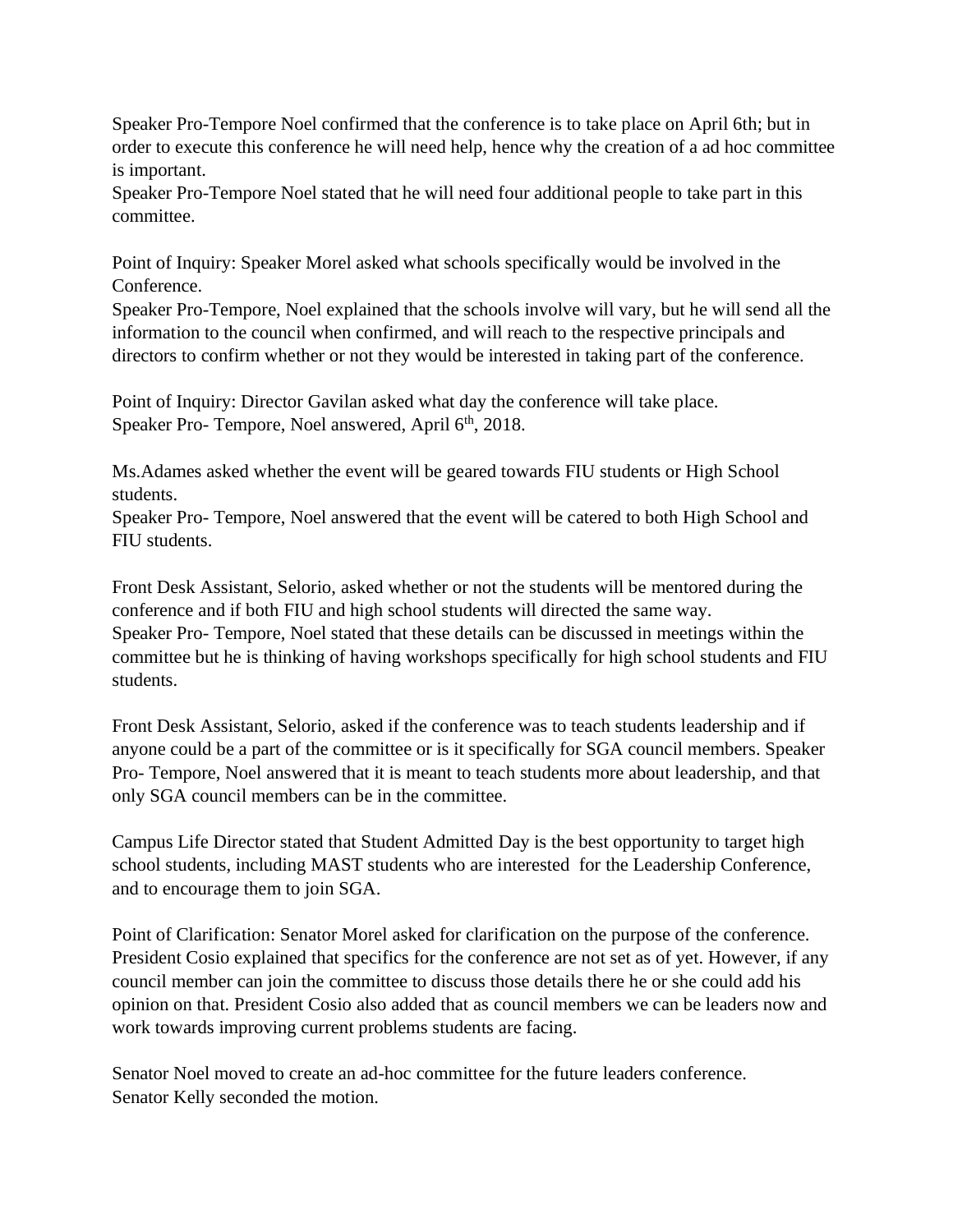Roll Call:

Jonathan Espino – Yay Jefferson Noel – Yay Ronan Kelly – Yay Jessalyn Morel – Yay Ashley Rosales-Tejeda – Yay Water (Jiaqi) Chen – Yay Ryan Mignagaray – Yay

By a vote of 7/0/0, an ad-hoc committee for the future leaders conference was created.

President Cosio confirmed that Speaker Pro-Tempore, Noel will reach out to council members regarding the committee.

# **ANNOUNCEMENTS**

President Cosio:

- FIU Day is next week. President Cosio explained that groups of five council members from the Biscayne Bay Campus and Modesto Maidique Campus will go to Tallahassee and meet with legislators to speak of University priorities. President Cosio explained that Ms. Adames will send out an email for those who would want to table for the purpose of thanking the legislators for funding FIU.
- Council members should also obtain their SGA shirts for SGA meetings.
- Encouraged all council members to run their ideas by the E-Board and Ms.Adames before engaging in their projects, that way everyone can engage in the project and the E-Board and SGA Advisor will be able to direct them.

Vice President Marseille:

- She and President Cosio has met with the Vice President of Student Affairs and Director of Student Conduct and Resolution regarding the revision of the Student Code of Conduct – which is available on the website of Student Affairs.
- President Cosio and Vice President Marseille were asked to review the student code of conduct and suggest any changes that should be made at the university or overall. If any council members are interested in providing suggestions he or she can find the student code of conduct of the Student affairs website and can reach out ot both President Cosio and Vice President Marseille.

Campus Life Director Montgomery:

• Thanked everyone for participating at the Jose Marti Breakfast of monday, especially President Cosio for providing a great speaker for the event.